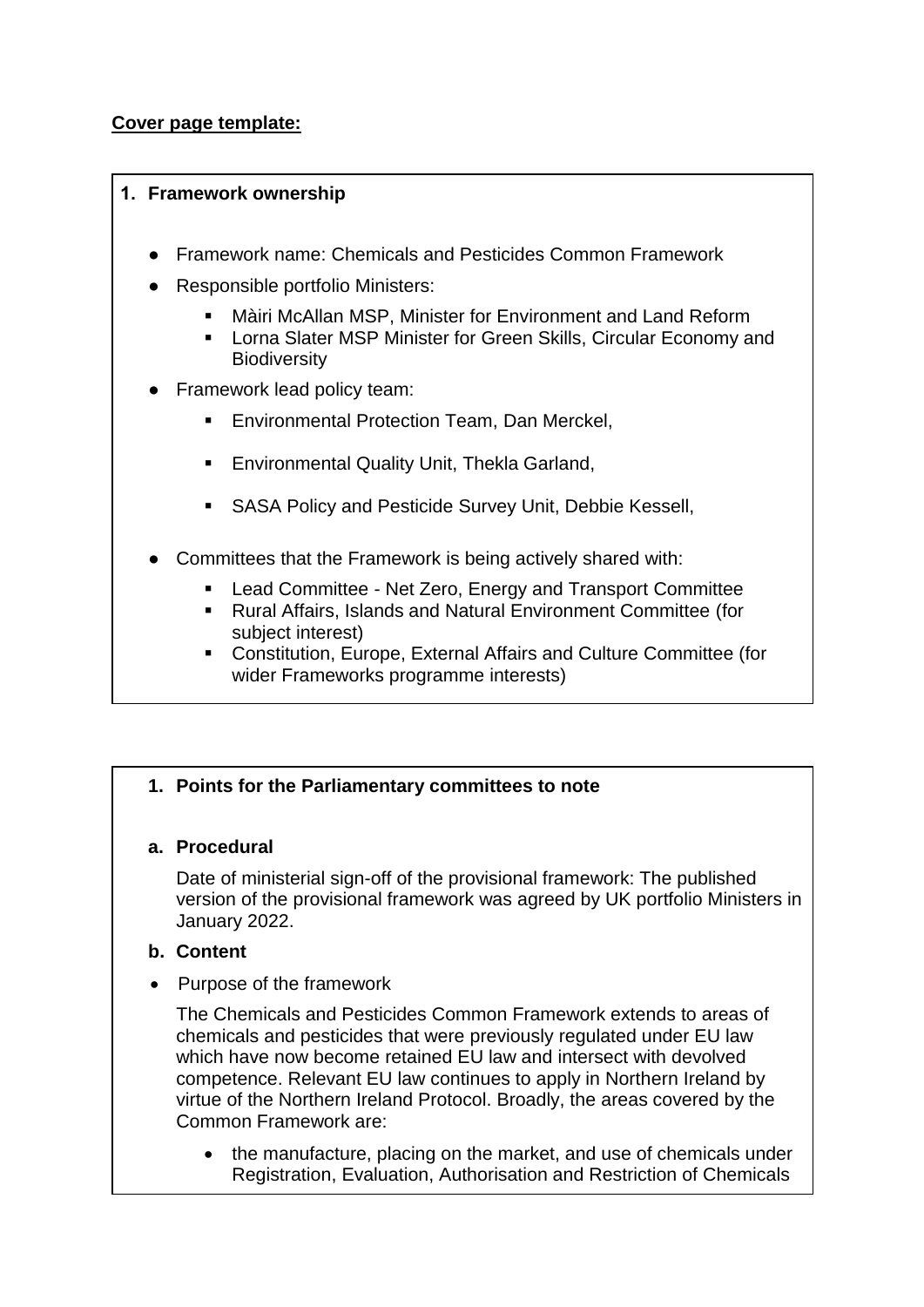(REACH);

- the classification, labelling and packaging of substances and mixtures, commonly referred to as Classification Labelling and Packaging (CLP):
- the making available on the market and use of biocidal products, commonly referred to as the Biocidal Products Regulation (BPR);
- the export and import of hazardous chemicals, commonly referred to as Prior Informed Consent (PIC);
- the regulation of detergents;
- the regulation of pesticides, commonly referred to plant protection products (PPPs);
- the regulation of mercury; and
- the regulation of persistent organic pollutants (POPs) and polychlorinated biphenyls and polychlorinated terphenyls (PCB/PCT).

Devolved administrations (DAs) may legislate for their respective nation. Where DA Ministers give consent, the Secretary of State may make regulations on behalf of the DAs to cover whole or part of the UK. The Parties acknowledge there are separate devolution settlements across the UK, which means there is a complex mixture of reserved and devolved competences within the chemicals and pesticides landscape.

Issues to flag:

The Framework extends to areas of chemicals and pesticides that were previously regulated under EU law which have now become retained EU law and intersect with devolved competence. Relevant EU law continues to apply in Northern Ireland by virtue of the Northern Ireland Protocol.

Relevant legislation:

The elements of retained EU law in this area that intersect with devolved competence, and relevant international conventions and agreements, where applicable are:

- o Regulation (EC) No 1907/2006 of the European Parliament and Of the Council of 18 December 2006 concerning the Registration, Evaluation, Authorisation and Restriction of Chemicals (EU REACH Regulation)
- o Regulation (EC) No 648/2004 of the European Parliament and of the Council of 31 March 2004 on detergents (as amended)
- o Regulation (EC) No 1272/2008 of the European Parliament and of the Council of 16 December 2008 on classification, labelling and packaging of substances and mixtures (CLP Regulation), United Nations Globally Harmonized System of Classification and Labelling of Chemicals (GHS)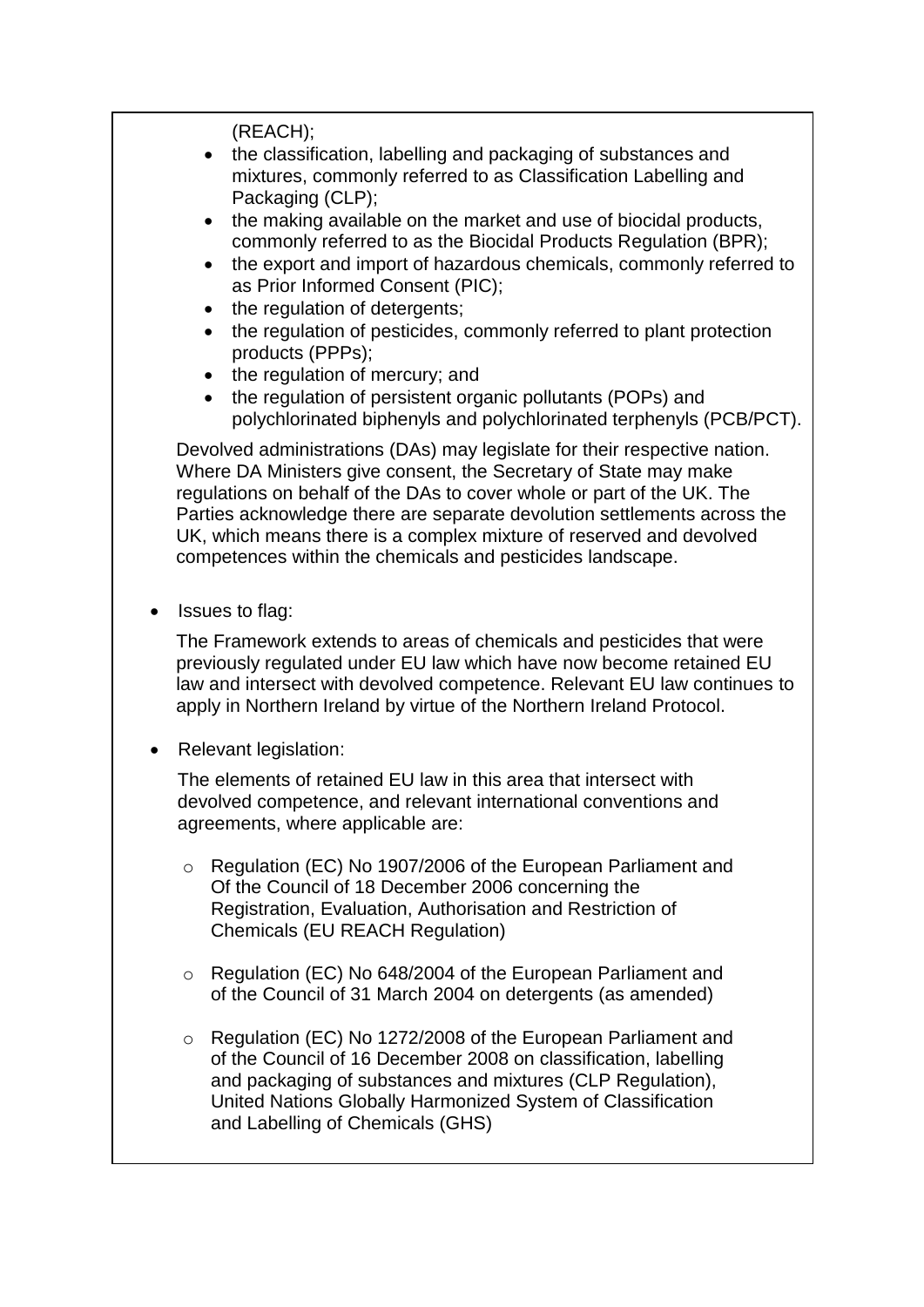- o Regulation (EU) No 528/2012 of the European Parliament and of the Council of 22 May 2012 concerning the making available on the market and use of biocidal products (BPR Regulation)
- o Regulation (EU) No 649/2012 of the European Parliament and of the Council of 4 July 2012 concerning the export and import of hazardous chemicals (PIC regulation), Rotterdam Convention
- o Regulation (EC) No 1107/2009 of the European Parliament and of the Council of 21 October 2009 concerning the placing of plant protection products on the market (PPPs Regulation)
- o Regulation (EU) 2019/1021 of the European Parliament and of the Council of 20 June 2019 on persistent organic pollutants. (POPs regulation) and Council Directive 96/59/EC of 16 September 1996 on the disposal of polychlorinated biphenyls and polychlorinated terphenyls (PCB/PCT), Stockholm **Convention**
- o Regulation (EU) 2017/852 of the European Parliament and of the Council of 17 May 2017 on mercury (Mercury Regulation), Minamata Convention
- o Regulation (EC) No 1013/2006 of 14 June 2006 on shipments of waste, Basel Convention
- o Regulation (EC) NO 396/2005 of the European Parliament and Of The Council of 23 February 2005 on maximum residue levels of pesticides in or on food and feed of plant and animal origin and amending Council Directive 91/414/EEC
- o Regulation (EU) 2017/625 of the European Parliament and of the Council of 15 March 2017 on official controls and other official activities performed to ensure the application of food and feed law, rules on animal health and welfare, plant health and plant protection products
- o Directive 2009/128/EC of the European Parliament and of the Council of 21 October 2009 establishing a Framework for Community action to achieve the sustainable use of pesticides
- Significant differences between the provisional framework and phase 3 summary.

There are no significant differences between the provisional Framework and the technical summary provided to the Scottish Parliament in December 2020, although the text has had general updates to reflect the current context.

Stakeholder engagement: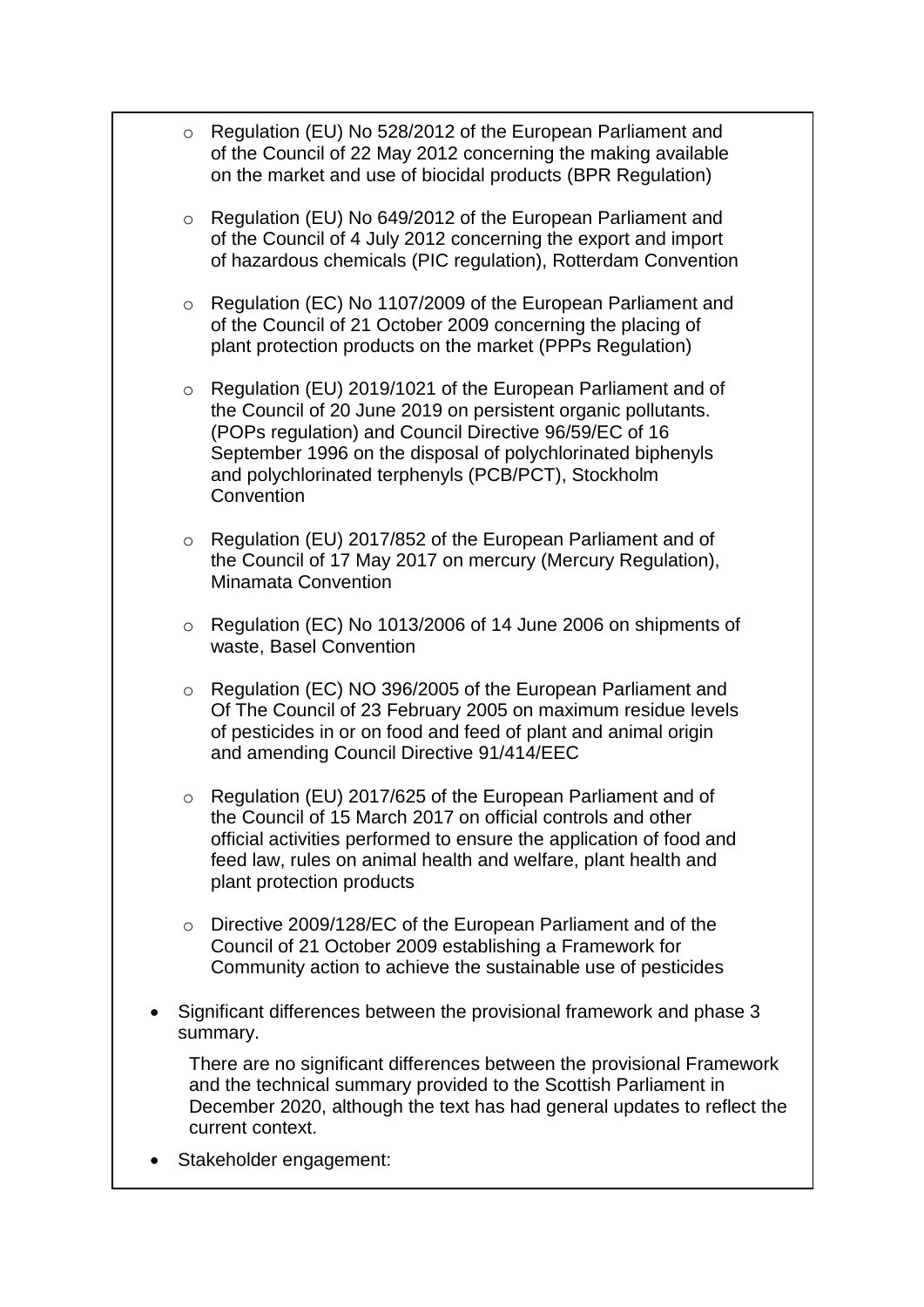o Which stakeholders were consulted at what points in the process

The Common Framework and Concordat were jointly developed by:

- **The Department for Environment, Food and Rural Affairs (Defra)**
- **Scottish Government (SG)**
- Welsh Government (WG)
- **Northern Ireland, the Department of Agriculture Environment and** Rural Affairs
- (DAERA) and the Department for the Economy (DfE)
- The Health and Safety Executive (HSE)
- The Environment Agency (EA).

In addition a Summary of the Provisional Common Framework for Chemicals and Pesticides was issued centrally by Defra on behalf of participants to selected stakeholders on 12 November 2020 for comment by 26 November 2020. These included regulators, trade associations and NGOs. Specifically within Scotland a copy was issued to the members of the Scottish Chemical Policy Network.

Responses were received from:

- BPCA (British Pest Control Association)
- **BASA (British Adhesives and Sealants Association)**
- **-** Amenity Forum
- **PAN UK (Pesticides Action Network UK)**
- CIA (Chemical Industries Association)
- FIDRA (NGO)
- **CHEM Trust**
- **CTPA (Cosmetic, Toiletry and Perfumery Association)**
- **Scottish Water**
- **Ulster University**
- RSPB
- **FDF (Food and Drink Federation)**
- o Information on the responses received and the key issues raised

The Technical stakeholder engagement raised a variety of comments, however these were mainly questions around the process or policy, rather specific to the documents as drafted. There were detailed questions on how the parties had worked together, and governance. There were also a number of questions about Northern Ireland, where businesses will have to comply with EU REACH.

It was questioned why the Environment Agency was a party to the Common Framework, but other regulators such as SEPA were advisors.

• SG response and the outcome of the consultation

Respondents to the Technical stakeholder engagement were provided with a response to all the issues raised. The general nature of the responses meant that substantive changes were not required to the Common Framework.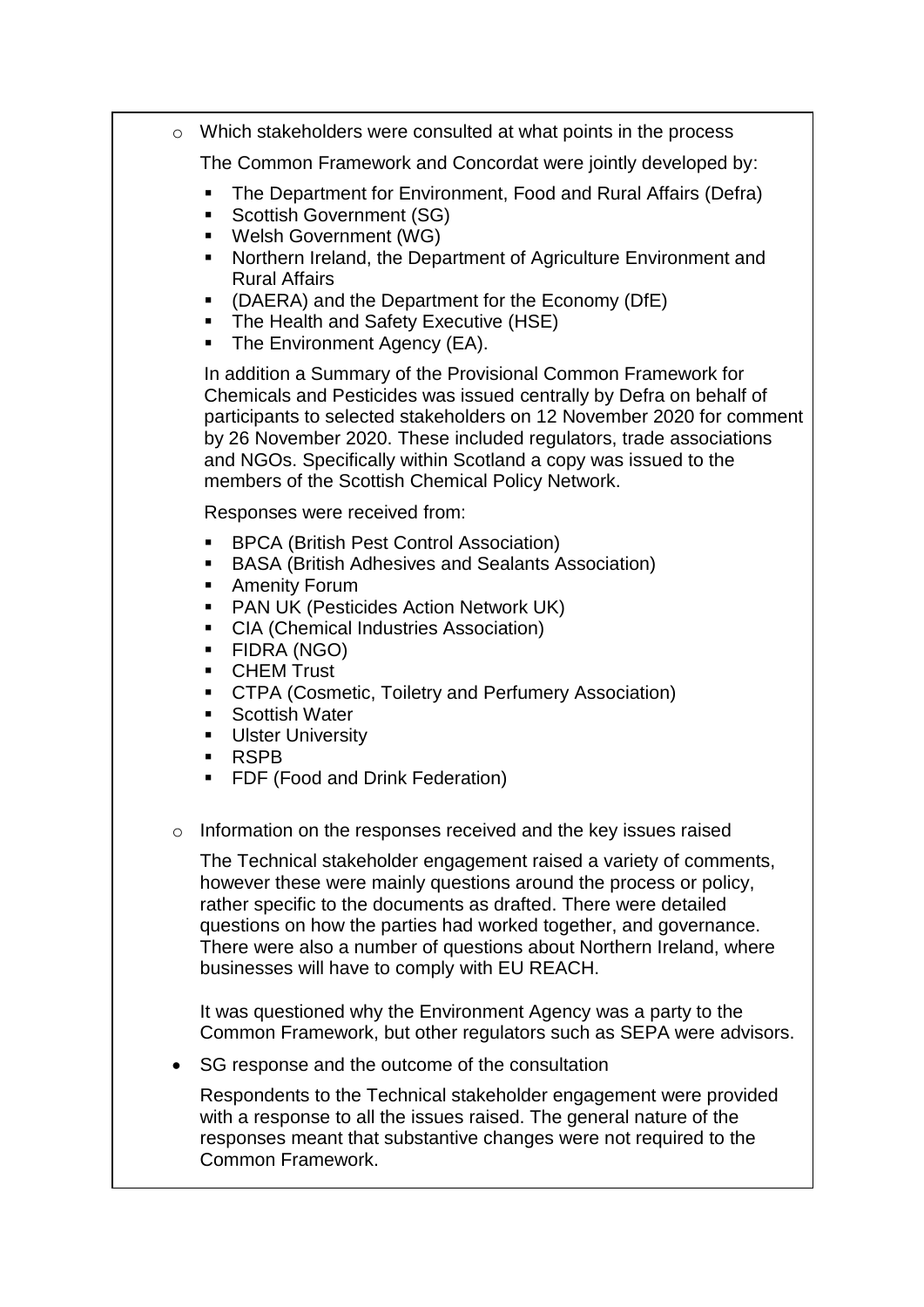In relation to the point about regulators such as SEPA, all four environmental regulators maintain strong links and these have been further strengthened following EU Exit.

 A copy of the Summary of Provisional Common Framework for Chemicals and Pesticides is embedded.



Any plans for future stakeholder consultation

Once the Framework is approved and published we will write to technical stakeholders to inform them that framework has been published and invite further comment. Further the Framework will be reviewed every three years.

Any Scotland specific policy considerations or interests.

Each of the four administrations may legislate for their respective nation. Where DA Ministers give consent, the Secretary of State may make regulations on behalf of the DAs to cover whole or part of the UK. The Parties acknowledge there are separate devolution settlements across the UK, which means there is a complex mixture of reserved and devolved competences within the much broader chemicals and pesticides landscape. There are many areas of overlap between devolved and reserved areas.

 Any significant points of difference between administrations over the course of agreement of the framework and how these have been addressed.

The development of this framework has been a collaborative process and there have not been any significant points of difference. The main challenge has been around Northern Ireland, where businesses have to comply with EU REACH.

 Information on and links to any recommendations or comments on the framework provided by other legislatures

There have been no recommendations or comments on this framework from the consideration by other legislatures to this point.

Any relevant developments that the committee(s) should be aware of

The UK Government has announced that it will consider changes to the UK REACH regime. The Minister for Environment and Land Reform has written to the UK Government making clear that it is essential that stakeholders are satisfied that these proposals will not result in a weakening of the level of protection afforded to the environment and human health and that there is no shifting of the burden of proof of safe use from the industry to the regulator, for the work to progress to legislative change in the future.

[Deadline for UK REACH to be extended -](https://www.gov.uk/government/news/deadline-for-uk-reach-to-be-extended?utm_medium=email&utm_campaign=govuk-notifications&utm_source=08ca2b1e-8012-40ab-9088-8a2dd84b0bab&utm_content=immediately) GOV.UK (www.gov.uk)